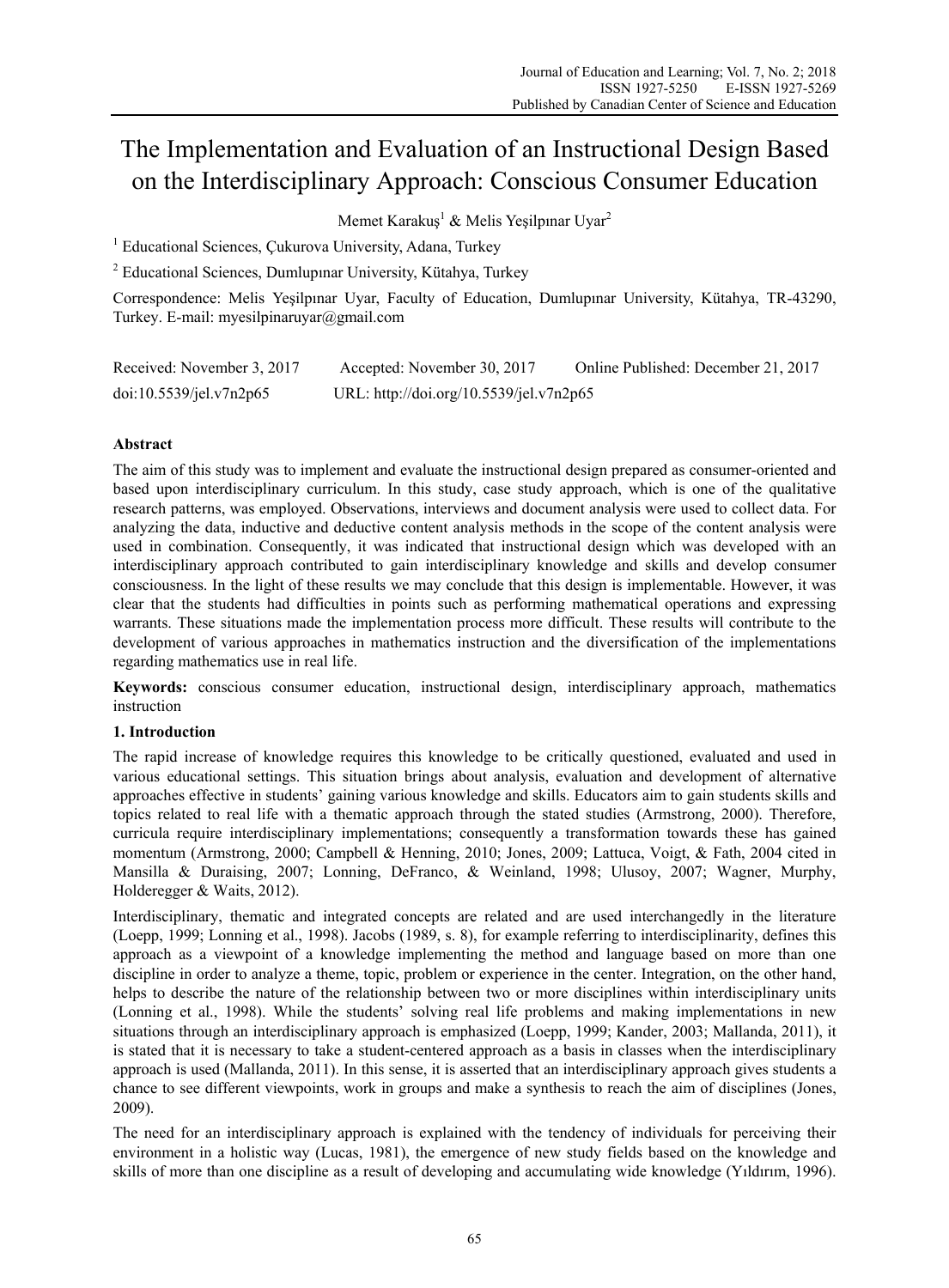The findings of the recent studies also show that implementations based on an interdisciplinary approach increase academic achievement (Bristow, 2012; Caplinger, 2013; Faulkner, 2012; Dean, 2014; Joseph, 2013; Mallanda, 2011; Martin, 2011; Miller, 2011; Nickson, 2014; Peterson, 2012; Ürey, 2013; Wei, 2012), active involvement (Giglio, 2012) and motivation of students (Guthrie, Wigfield, & VonSecker, 2000; Kelly, 2011), and can contribute to skills and knowledge regarding various fields and development of higher order thinking skills (Campbell & Henning, 2010; Caplinger, 2013; Faulkner, 2012; Lynch, 2013; Pierce, 2013; Tuncel & Demirel, 2010; Yıldız & Bümen, 2013).

Another dimension of the need for interdisciplinary implementations is related to its role in solving social problems. It is indicated that it is so difficult to find a solution with the viewpoint of one discipline for the complicated structure of socioeconomical and political problems encountered when taken into consideration through social context (Brown, 2006; Lomofsky & Lazarus, 2001; Ulusoy, 2007). One of the problems can be dealt within this scope and requires gaining knowledge and skills related to various fields is consumer education. The rapid increase of consumption based on increasing produce is considered as an indicator of the consumer habits' change. In this regard, it is stressed that global warming, energy depression, famine and increase of prices, product and service variety, advertisements and income level of consumer are among the factors causing this change (Hayta, 2009). These matters addressed at global level bring the need for consumer education to the front. While consumer education is thought to be a process directing individuals' economic activities, including increasing consumer awareness regarding the conscious use of sources as a fundamental right. This process involves curricula and tools prepared for making every individual in the society a conscious consumer and citizen (Altıok & Babaoğul, 2010).

In this sense, consumer education is related to subject fields such as environment education (Bener & Babaoğul, 2008, Hayta, 2009; Tanrıverdi, 2009), universal consumer rights (Babaoğul & Altıok, 2007) and it is indicated that the effect of social and economic factors (Çınar & Çubukçu, 2009; Hekimci, 2010; Öktem & Seçkiner, 2010), communication technologies (Büyükkantarcıoğlu, 2007; Pektaş, 2007; Şener, 2010) and visual elements (Güzeloğlu, 2010) on consumer choices through this process should be taken into consideration. This shows that consumer education must address knowledge and skills from the social sciences, mathematics, media literacy, visual arts and science, making real life association with mathematics courses as well.

Our literature review was focused on the integration of fields such as mathematics, science, technology, arts, English, music with a particular emphasis on achievement and motivation (Caplinger, 2013; Dean, 2014; Joseph, 2013; Kelly, 2011; Nickson, 2014; Ürey, 2013; Wei, 2012). Within interdisciplinary implementations there is a limited number of study analyzing the learning-teaching process, students and teachers' perceptions and experiences through this process draw the attention (Bazemore, 2015; Brown, 2012; Doğan, 2014; Giglio, 2012; MacMath, 2011; Thompson, 2015). In this regard, it is indicated that there is an important lack regarding fundamental indicators concerning the quality of interdisciplinary implementations (Mansilla & Duraising, 2007).

In the light of these points, there is a need for implementing an instructional design taking interdisciplinary approach as basis for developing consumer consciousness and analyzing the contributions and limitations of this implementation process. Considering this need, this study was aimed to implement and evaluate the instructional design called "Conscious Consumer Education" centering on the concept of consumption and based on interdisciplinary approach.Through this aim, this study was aimed at answering the following research questions:

- How is the function of instructional design in implementation?
- What are the contributions of implementation process to students?
- What are difficulties experienced in the implementation process?
- What are students' suggestions regarding the development of the implementation process?

### **2. Method**

### *2.1 Research Design*

In the study, case study one of the qualitative research designs was used. A case study analyses a determined setting or topic in depth and in a multidimensional way (Merriam, 1988; Patton, 2002; Stake, 1995). In order to examine the instructional design in depth, a single unit of analysis was explored in a holistic way; therefore holistic single case study design was used. Holistic single case design is aimed at looking at a single analysis unit within one specific context (Yin, 2003).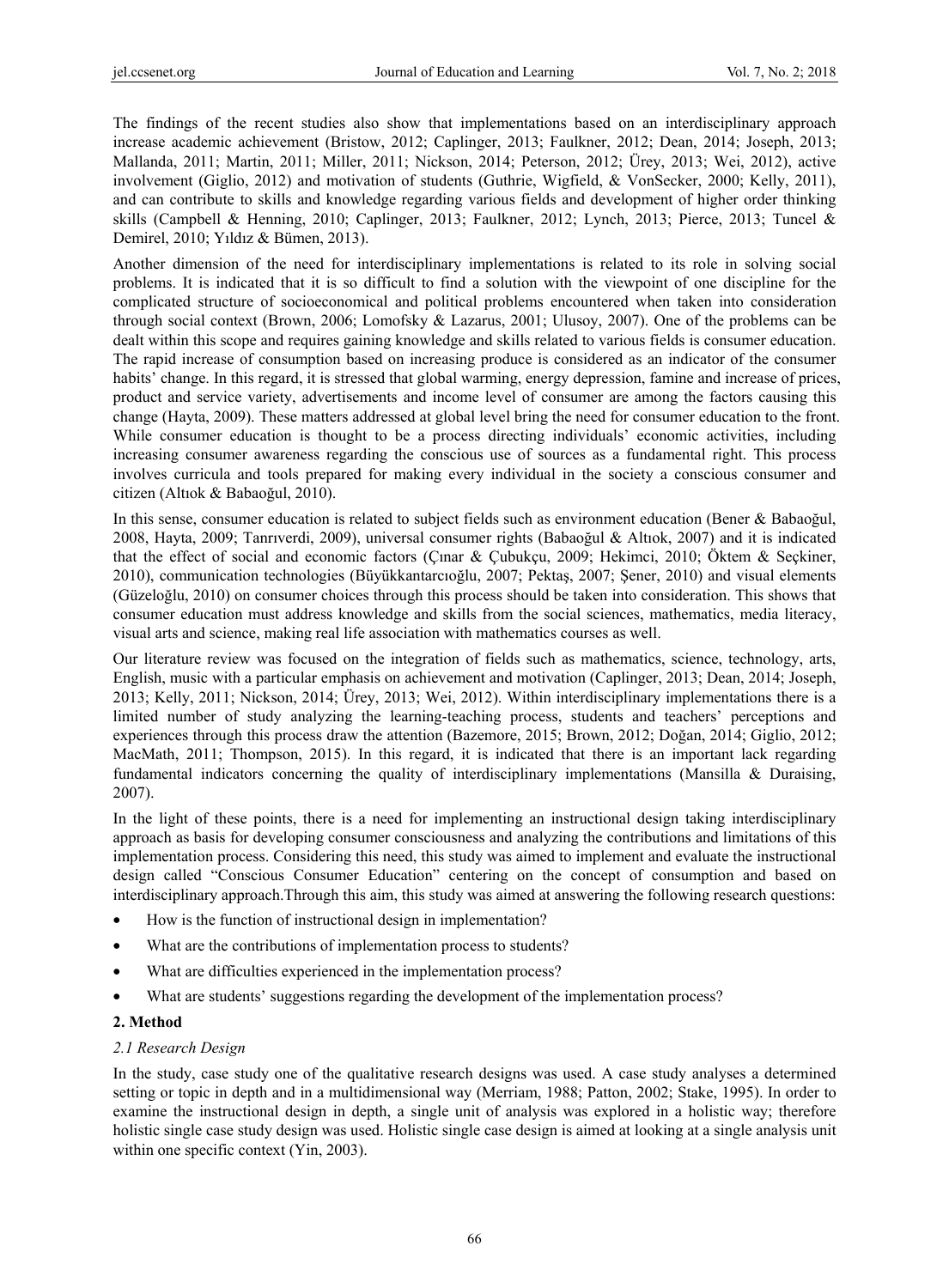# *2.2 Case: Function of Instructional Design in Implementation*

The case described in this study was function of instructional design in implementation. The instructional design implemented in this study prepared by Karakuş and Yeşilpınar (2013) centered on consumption. Based on interdisciplinary design principles (Burton, 2001; Drake, 2007; Jacobs 1989), we identified the subject fields that had meaningful and distinct links related to consumption. Considering the links between subject fields, the goals, learning outcomes, skills and generalizations were put forward. The goals of the instructional design were increasing students' awareness of the elements leading their consumer behaviours and habits, their questioning these elements from a critical viewpoint, using their various knowledge and skills effectively through a life-oriented decision-making process and in the process gaining a conscious consumer point of view sensitive to environmental and social issues. The reach 21 learning outcomes written in line with these goals, lesson plans linking concepts drawn from mathematics, social sciences, science, visual arts and media literacy were developed and implemented. During the implementation process, worksheets, summative and formative assessment were used. In this context, assessment sheets prepared to be implemented by the end of each activity and a project assignment given at the end of implementation were used.

In this context, implementations of teacher and performance indicators of students have carried out in the learning-teaching processes of instructional design have formed the units of analysis in the research. Through these implementations, the contribution of this process to students learning, the difficulties that students have faced in the process, their suggestions they have made to improve the process were determined. In the light of these findings, the function of instructional design and fundamental indicators of interdisciplinary implementations were determined and evaluated.

## *2.3 Participants*

Thirty students at a sixth grade of a state school and attending in mathematics practices course participated in this sample chosen through convenience sampling (Patton, 2002). Besides one of the researchers preparing and implementation the instructional design were the participants of the study. At the end of implementation process, semi-structured interviews with seven volunteers were conducted based on a criterion-based sampling method. The criteria for choosing the participants were their participation in the whole process and being at different levels of academic success in the mathematics course. Two of the interviewed students were female while the other five were male. The mathematics course grades of participants during previous semester ranged between three and five.

### *2.4 Instrument*

As data collection, observation, interviews and document analysis were used. To prepare for the interview and evaluation form expert opinion was sought. Based on the feedback by the experts, necessary corrections were made and the forms were re-designed. The interview form consisted of questions on students views of the teaching process and assessment tools used in the course. Furthermore, the evaluation form students filled in at the end of every implementation were analyzed.

In the evaluation form, students were asked what kind of knowledge related to which courses other than mathematics they were given at the evaluation time, which real life knowledge and skills were gained by the end of the course, what the topics and activities drew their attention most throughout the process and what differences to other courses they could identify.

# *2.5 Data Collection and Analysis*

As first step of data collection process, we observed the implementation of the instructional design over a period of eight weeks with 16 hours of lessons. During this process, the lessons were video recorded and it was provided that students filled in the evaluation forms at certain intervals. Through this process unstructured observation type (Yıldırım & Şimşek, 2008) was used. After the observation phase semi-structured interviews were conducted with seven sixth grade students. For data analysis, we used both deductive analysis and inductive analysis (Patton, 2002). For deductive analysis method the literature regarding interdisciplinary teaching was reviewed (Meeth, 1978, cited in Garkovich, 1982; Jacobs, 1989; Erickson, 1995; Yıldırım, 1996; Martinello, 2000; Özkök, 2005; Mansilla & Duraisingh, 2007; Campbell & Henning, 2010) and categories were formed. Analysis of the data revealed further categories.

Strategies recommended in terms of validity and reliability studies (Bogdan & Biklen, 2007; Brantlinger, Jimenez, Klingner, Pugach, & Richardson, 2005; Creswell, 2008; Guba, 1981; Johnson & Chiristensen, 2004; Patton, 2002; Shenton, 2004; Yıldırım & Şimşek, 2008) were considered. In this context, in depth data was collected and observations (16 lesson hours) were made existing in study setting for a long time (March, 2014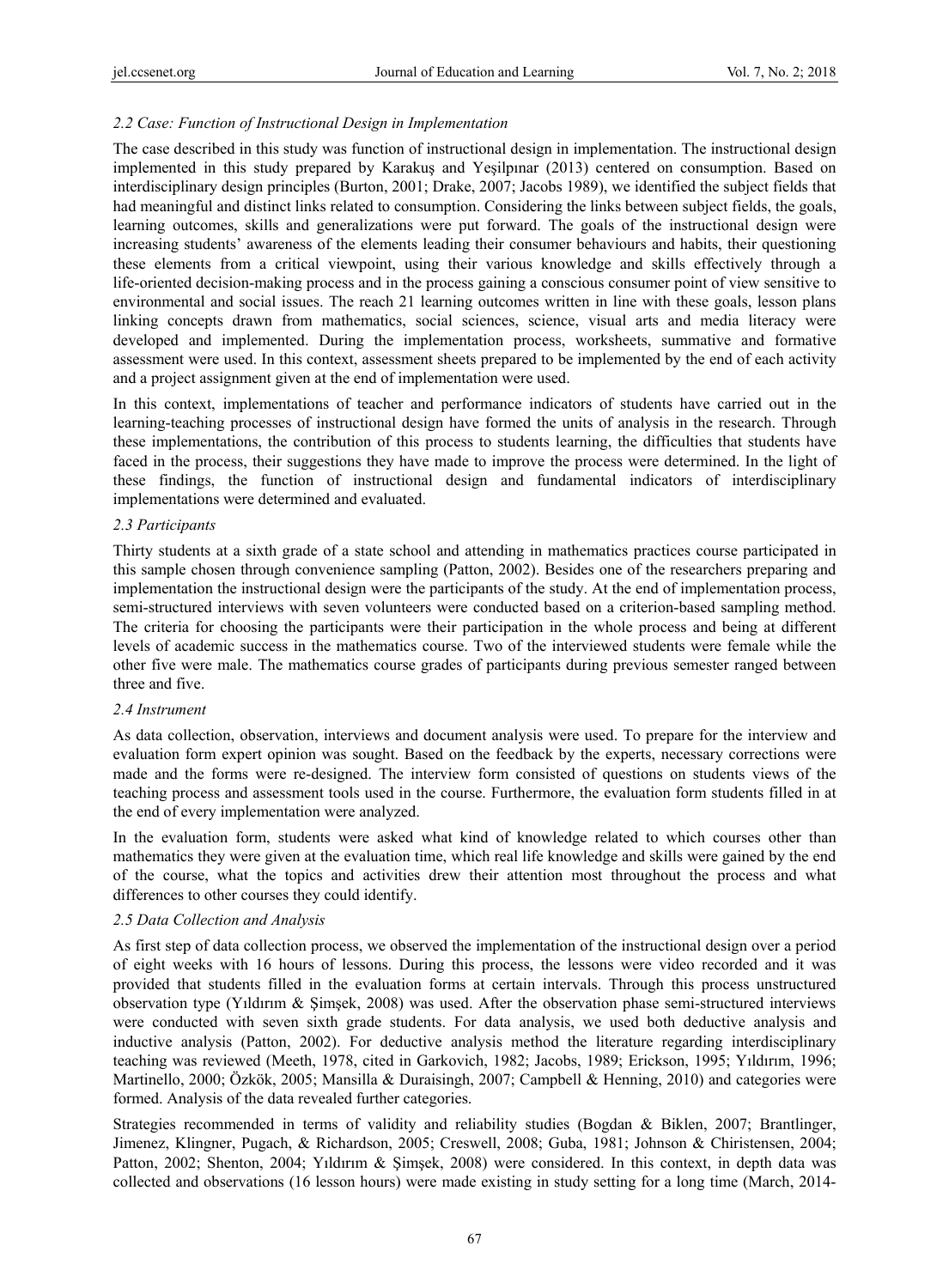May, 2014). Data was triangulated using a variety of data collection methods such as observation, interview and document analysis. The findings obtained were sent for expert opinion and confirmation. Evaluation meetings were held with a researcher and an expert conducting qualitative studies in curriculum and instruction field. During these meetings, the data gathered was presented to the experts, the raw data texts were analyzed for to match with the categories from the literature review and consistency between research design, findings and results was evaluated. The findings obtained were described and supported by quotations. In the direct quotations, the method through which data was gathered and the date were indicated for the students interviewed codes such as S1, S2 were used and the students outside the interviews were labeled by the capital letters of their names. By recording the interviews with a tape recorder and the observations with video camera data loss was prevented.

#### **3. Results**

#### *3.1 Function of Instructional Design in Implementation*

Categories emerging from the data -obtained from observations- that explain the function of instructional design were, "teachers' behaviors and implementations" and "performance indicators of students".

#### 3.1.1 Teachers' Behaviors and Implementations

The categories and sub-categories regarding the teachers' behaviors and implementations were presented on Figure 1.



Figure 1. Teachers' behaviors and implementations

As seen on Figure 1, it was indicated that under the presenting and making sense of knowledge category implementer-researcher presented knowledge regarding necessary disciplines, linked with real-life, summarized the student views, utilized visual and audial elements and included the mathematical problem solving activities. The expression of implementer-researcher including the statement of knowledge presentation regarding necessary disciplines was as:

*I guess the cost of water changes up to family. But we calculate for the water we use. In addition to this, what we pay in common? Maintenance cost, value-added tax, environment tax, pre-fractions these are all the things we pay in common (Observation, March 13, 2014).* 

Under the reinforcement of interdisciplinary links category, it was observed that she reminded necessary disciplines, questioned the prior knowledge necessary for these interdisciplinary associations, presented interdisciplinary problem situations and focused on concepts. This was expressed in the following statement related to linking to other disciplines and questioning prior knowledge as: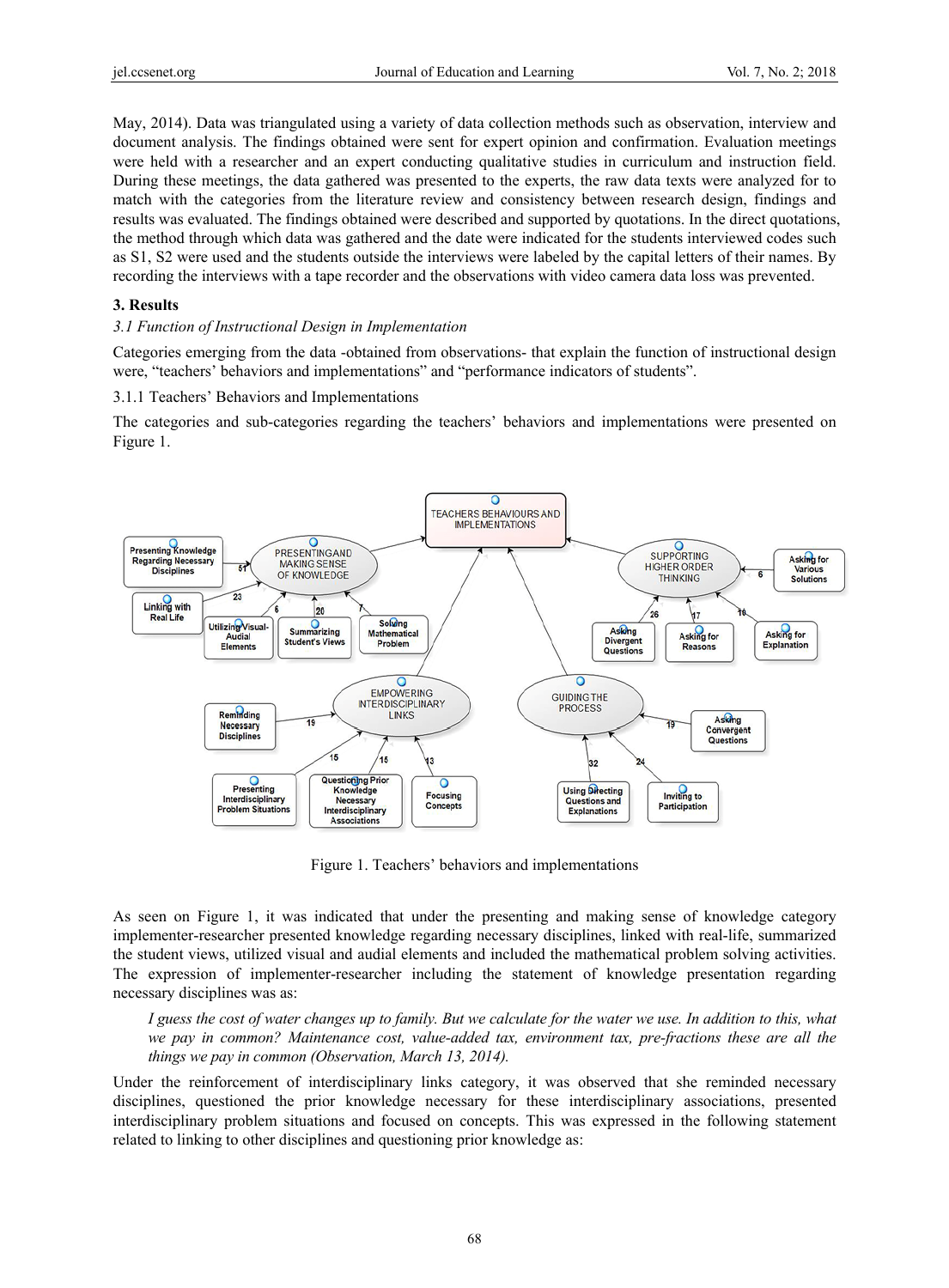*Through the short text we write for defining our view, you write compositions in Turkish lesson, aren't you? I want you to consider whatever rules you care for writing those compositions, also take into consideration in this short text. What are these rules? (Observation, March 20, 2014).* 

On the other hand, related to supporting a higher order thinking category, it was indicated that divergent questions were asked; reason, explanation and different solution ways were demanded. One of the questions researcher-implementer asked in a divergent type was as for example:

*Which one is the most suitable gold economic family could buy for their cousins up to you? (Observation, May 22, 2014).* 

Furthermore, it was observed that she guided the process using leading questions and explanations, inviting students to participate in the class and asking convergent questions to them. The implementer-researcher encouraged students to participate for example with:

*Let's hear other problems….Yes, what are the other problems? I want to see your fingers today (Observation, April 10, 2014).* 

3.1.2 Performance Indicators of Students

The categories and sub-categories regarding the performance indicators of students were presented on Figure 2.



Figure 2. Performance indicators of students

Analyzing Figure 2, it was seen that they used higher order thinking skills such as analysis, prediction and interpretation, using decision making strategies and various viewpoints and reaching generalizations. It was found that students stated the problems they encountered analyzing presented case as:

*Teacher, there they see the yoghurt with buy one get one they buy without any necessity (Observation, May 15, 2014).* 

*There spend so much money, there won't remain any money. They spend unnecessarily according to their wishes… (Observation, May 22, 2014).* 

*When they buy one yoghurt as it is at half-price it is rotten…. (Observation, May 22, 2014).* 

*Their losing the warranty certificate of iron…. (Observation, May 22, 2014).* 

Related to the founding interdisciplinary associations category, we found that students combined knowledge based on various disciplines; they solved problems using these knowledge and skills; they were aware of necessary disciplines and they made real-life links. A student combining knowledge based on various disciplines stated this:

*Teacher, it happens indirectly. If there is no water, there won't be anything in the field both we lose our food and our money decreases as the cost of living increases (Observation, April 3, 2014).* 

Another student gave an example of linking course content with real-life as expressed in this comment:

*As a result of an incident we live, we learn that a product or food is bad after that we cannot seek our right because of various reasons they do not care that food or ... therefore these kinds of things consumer associations help us and they help us seek for our rights (Observation, April 10, 2014).*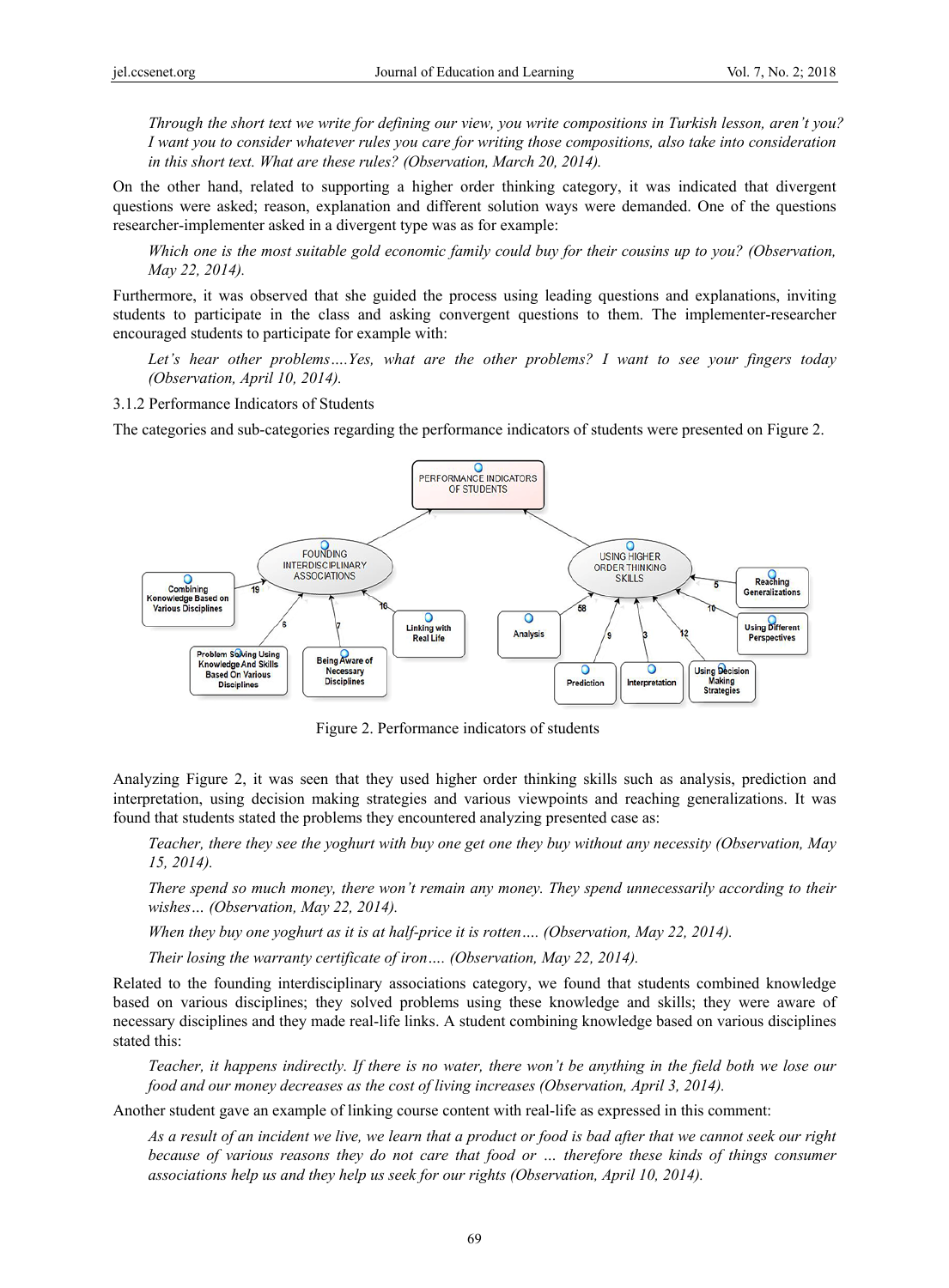#### *3.2 Students' Views Regarding the Implementation Process*

Categories emerging from the data obtained from interviews and evaluation forms were, the structure of the implementation process, contribution of this process to students learning, the difficulties they faced with during this process and suggestions regarding enhancing the process. These categories and sub-categories from students' views are shown in Figure 3.



Figure 3. Students' views regarding the implementation process

Analyzing Figure 3, we found that students addressed a learning-teaching process making interdisciplinary associations, including reinforcing activity samples, visual-audial elements, questioning and analysis and through which mathematical operations decreased. One of the participants expressed the interdisciplinary links as:

*Every course was included not based on only one. Many based on one topic Media literacy, Visual, Mathematics, Social sciences, Science we did everyone I mean... there something about discounts... there were about colors. The most enjoyable was that.... Media literacy, Visual, Science even just a little, Science*  was taken as a basis for global warming. Social sciences were dominant and there was also Maths (S7, p. 2).

The view of a student mentioning the decrease of mathematical operations was:

*We don't do the things we do mostly through selective courses in Maths. Maths is full of operations but this is like social sciences.... More enjoyable than Maths (S2, Evaluation Form, March 20, 2014).* 

Students mentioned that learning-teaching process contributed to the development of consumer consciousness, gaining interdisciplinary knowledge and skills, providing the permanence of knowledge, increasing the achievement in different courses and raising their awareness around the importance of conducting research. Students stated the development of consumer consciousness through the course design in this way:

*For instance, I did not know some rights. Now you taught and I knew. I learned how I won't waste anything.... We did not speak about conscious consumer in Social sciences course but in this course, we talk a lot, get in details. What we will do what we won't do for example... (S1, p. 3).* 

*I understood the meaning of colors and that some posters are trickery (Student AÇ, Evaluation form, May 15, 2014).* 

*Not to make the mistakes we should not make through examples of our life. It provided us overcome the problems we can encounter during shopping. We became more conscious about the incidents (S7, Evaluation form, May 22, 2014).* 

Another student emphasized the gaining of interdisciplinary knowledge and skills: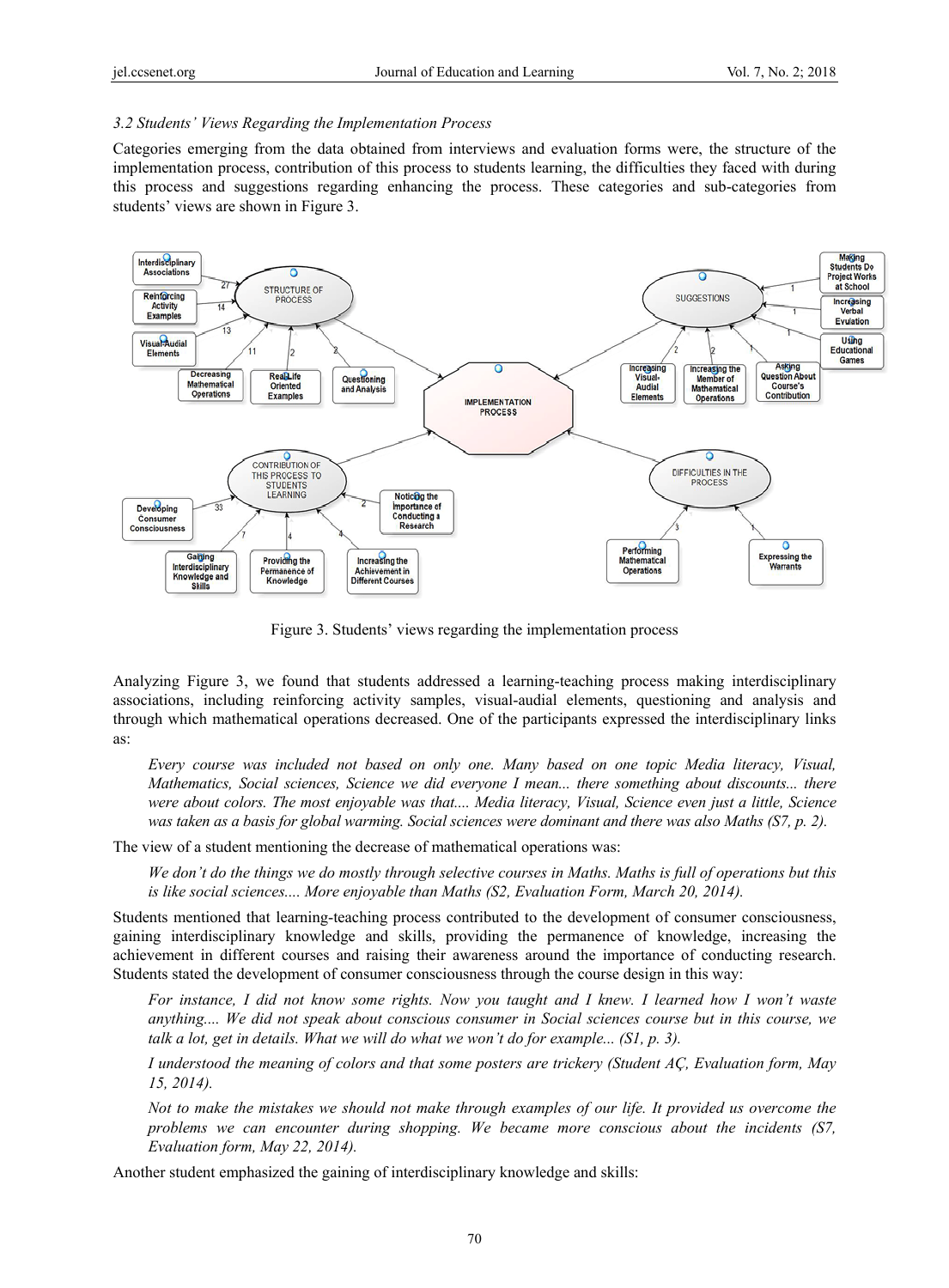*Social sciences and Mathematics... For example, teacher sometimes we the old pieces in social sciences for example famous places in Adana Central Mosque, Maiden's Castle in Mersin and so in Social sciences courses these we deal with, that's it. In maths, teacher, for instance I did calculations teacher travel fee, I did these operations (S5, pp. 5-6).* 

Students had difficulties in performing mathematical operations and expressing the warrants. S3 stated having difficulties in mathematical operations:

*I had difficulty in percentages part... there was written 150. Five percent and ten percent plus 150.... I had difficulty there. I had difficulty in making calculations (S3, p. 3).* 

On the other hand, under the recommendations regarding enhancing the process category students mentioned the increase of mathematical operations and visual-audial elements, asking questions regarding course's contributions, using educational games, increase of verbal evaluation and making students work on project assignments in schools. This student recommended increasing the mathematical operations:

*Teacher a little more math topics, problem, question with marks...Something about fractions... (S6, p. 6).* 

Another student indicated that visual-audial elements should be increased and project assignments should be carried out in schools:

*… In any case, as they do not like writing you can make the topic more enjoyable with a short summary, series or films. Or you can make it as question and answer. Besides, you give those project assignments, I think you should make them bring and make them in class during the time you will teach the lesson. They are not done at home, nobody cares for them, as teacher does not give grades for them. This could also provide it to be more enjoyable. These I mean could be done at school (S7, pp. 6-7).* 

#### **4. Discussion**

This study was aimed to implement and evaluate the instructional design called "Conscious Consumer Education" centering on the concept of consumption and based on interdisciplinary approach. Findings of the study showed that implementer-researcher presented and made the knowledge sensible, strengthened interdisciplinary associations supported higher order thinking and guided the process. It was put forward that students made interdisciplinary links and used their thinking skills throughout the process. We found similarities between the findings of the study and the literature about features of interdisciplinary implementations (Doğan, 2014; Meeth, 1978 cited in Garkovich, 1982; Jacobs, 1989; Erickson, 1995; Yıldırım, 1996; Martinello, 2000; Özkök, 2005; Mansilla & Duraisingh, 2007; Campbell & Henning, 2010). In this sense, it could be said that the features indicated through related literature are frequently observed.

Furthermore, when the findings were analyzed in detail, it was observed that there were performance indicators regarding thinking skills but the increase in the level of these skills were not as expected. In particular analysis skills were observed at mostly comprehension level while the frequency of the other categories was also low. This situation could be linked to a lack of prior knowledge regarding various fields fundamental for thinking processes. Since, thinking being a content dimension consisting of knowledge (Sigel,1991), in terms of using thinking processes the individual should connect new knowledge s/he obtained with his/her prior knowledge and experiences (Paul, 1991; Doğanay, 2009; Glaser 1941 cited in Alazzi, 2008). That the inefficiency of readiness level and motivation of students and the deficiencies through their previous learning making the teaching process difficult was put forward in Barnes' (2011) study shows parallels with the findings of the study. Also, that the need for supplementing prior knowledge of students came out in the study conducted by Wagner et al. (2012) is an indicator of students' prior knowledge and skills' being among the factors leading an interdisciplinary course design.

The students' indicating that they had difficulties in performing mathematical operations and expressing warrants also supports this argument. Another reason for this was insufficiency of the time necessary for both increasing the students' prior knowledge and skills and providing the development of their thinking skills. The mathematics practices course, in which this study was conducted, was only two hours a week. This was considered was a factor preventing the holistic development and this situation created a difficulty in developing higher order thinking skills making interdisciplinary links. That the teaching time's insufficiency making the learning process harder was put forward through also studies about interdisciplinary implementations supports this opinion (Brown, 2012; Herrera, 2013).

As for student views regarding implementation process, participants stated that this process contributed to their development of consumer consciousness, gaining interdisciplinary knowledge and skills, providing the permanence of knowledge, increasing the success in various courses and noticing the importance of conducting a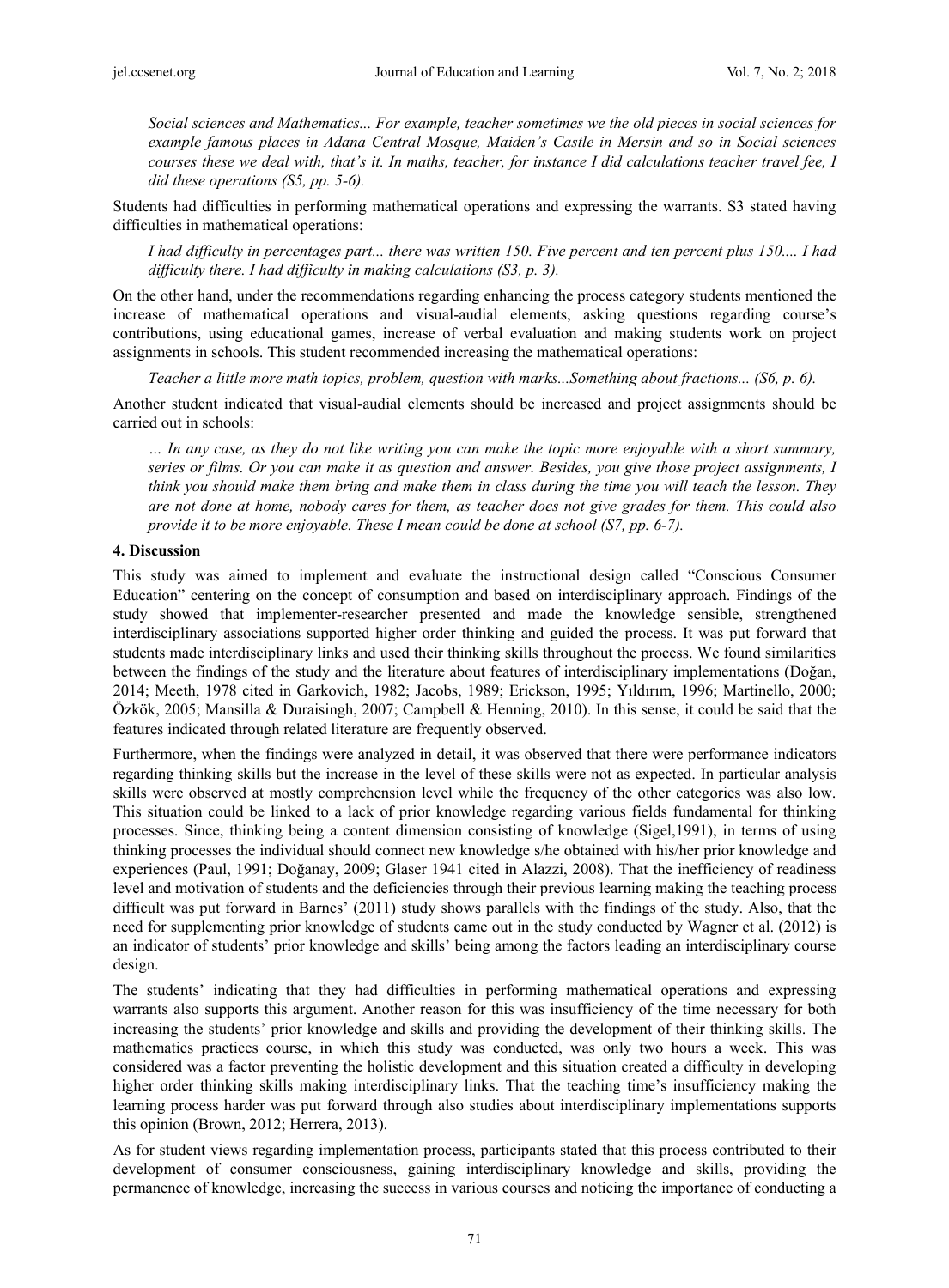research. This situation indicated that the instructional design putting consumption concept into the center was also effective in students' gaining conscious consumer behaviors. That the implementations based on interdisciplinary approach contributed to students' reaching learning outcomes and ensuring permanent learning was also found in Doğan's (2014) study.

Consequently, according to this study, it was indicated that instructional design which was developed with an interdisciplinary approach contributed to gain interdisciplinary knowledge and skills and develop consumer consciousness. In the light of these results we may conclude that this design is implementable. However, it was clear that the students had difficulties in points such as performing mathematical operations and expressing warrants. These situations made the implementation process more difficult.

With the obtained results, it is expected that different approaches taken as a basis in mathematics education should be developed to contribute to the implementations regarding maths' use in real life. Another result of the study is to increase the achievement in interdisciplinary implementations that there is a need for studies regarding the development of prior knowledge and skills of different disciplines and it is necessary to make effective regulations for cooperation of teachers from different disciplines.

The interdisciplinary course design also highlights the necessary competencies of the teacher across various disciplines. Hence, it is necessary to develop knowledge and skills of teachers and pre-service teachers regarding this approach through both pre-service and in-service trainings. The implementation of instructional design was carried out at six grade level. With the aim of observing the implementation of interdisciplinary approach at different grade levels similar studies at other grade levels should be conducted.

#### **Acknowledgments**

This study was supported by Çukurova University Scientific Research Projects with grant number of EF2013BAP13.

#### **Note**

This study was presented at International Congress on Education for Future: Issues and Challenges (ICEFIC) (May 13-15, 2015, Ankara, Turkey).

### **References**

- Alazzi, K. (2008). Teachers' perceptions of critical thinking: A study of Jordanian secondary school social studies teachers. *The Social Studies, 99*(6), 243-248. http://dx.doi.org/10.3200/TSSS.99.6.243-248.
- Altıok, N., & Babaoğul, M. (2010). Türkiye'de ve AB ülkelerinde tüketici eğitimi. In M. Babaoğul & A. Şener (Eds.), *Tüketici yazıları II* [*Consumer writings II*] (pp. 23-46). Ankara: Hacettepe University.
- Armstrong, T. (2000). *Multiple intellegences in the classroom*. VA, USA: Association for Supervision & Curriculum Development.
- Babaoğul, M., & Altıok, N. (2007). Evrensel tüketici hakları. In M. Babaoğul & A. Şener (Eds.), *Tüketici yazıları I* [*Consumer writings I*] (pp. 27-42). Ankara: Hacettepe University.
- Barnes, T. (2011). *Making the grade: a qualitative case study of curriculum integration among students participating in a community college construction technology program* (Unpublished doctoral dissertation). University of Wyoming, USA.
- Bazemore, C. (2015). *Teachers' perceptions of an integrated third grade curriculum's effects on students' reading achievement* (Unpublished doctoral dissertation). Walden University, USA.
- Bener, Ö. & Babaoğul, M. (2008). Consumer education as a tool in forming sustainable consumer behavior and environmental consciousness. *Hacettepe Üniversitesi Sosyolojik Araştırmalar e- Dergisi, 5*(1), 1-10.
- Bogdan, R. C., & Biklen, S. K. (2007). *Qualitative research for education* (5th ed.). Boston: Allyn and Bacon.
- Brantlinger, E., Jimenez, R., Klingner, J., Pugach, M., & Richardson, V. (2005). Qualitative studies in special education. *Exceptional Children, 71*(2), 195-207.
- Bristow, A. L. (2012). *An analysis of the impact of implementing interdisciplinary pods on student achievement in Georgia middle schools* (Unpublished doctoral dissertation). University of Southern Mississippi, USA.
- Brown, K. (2006). New educational injustices in the "new" South Africa: A call for justice in the form of vertical equity. *Journal of Educational Administration, 44*(5), 509-519. https://doi.org/10.1108/09578230610683787.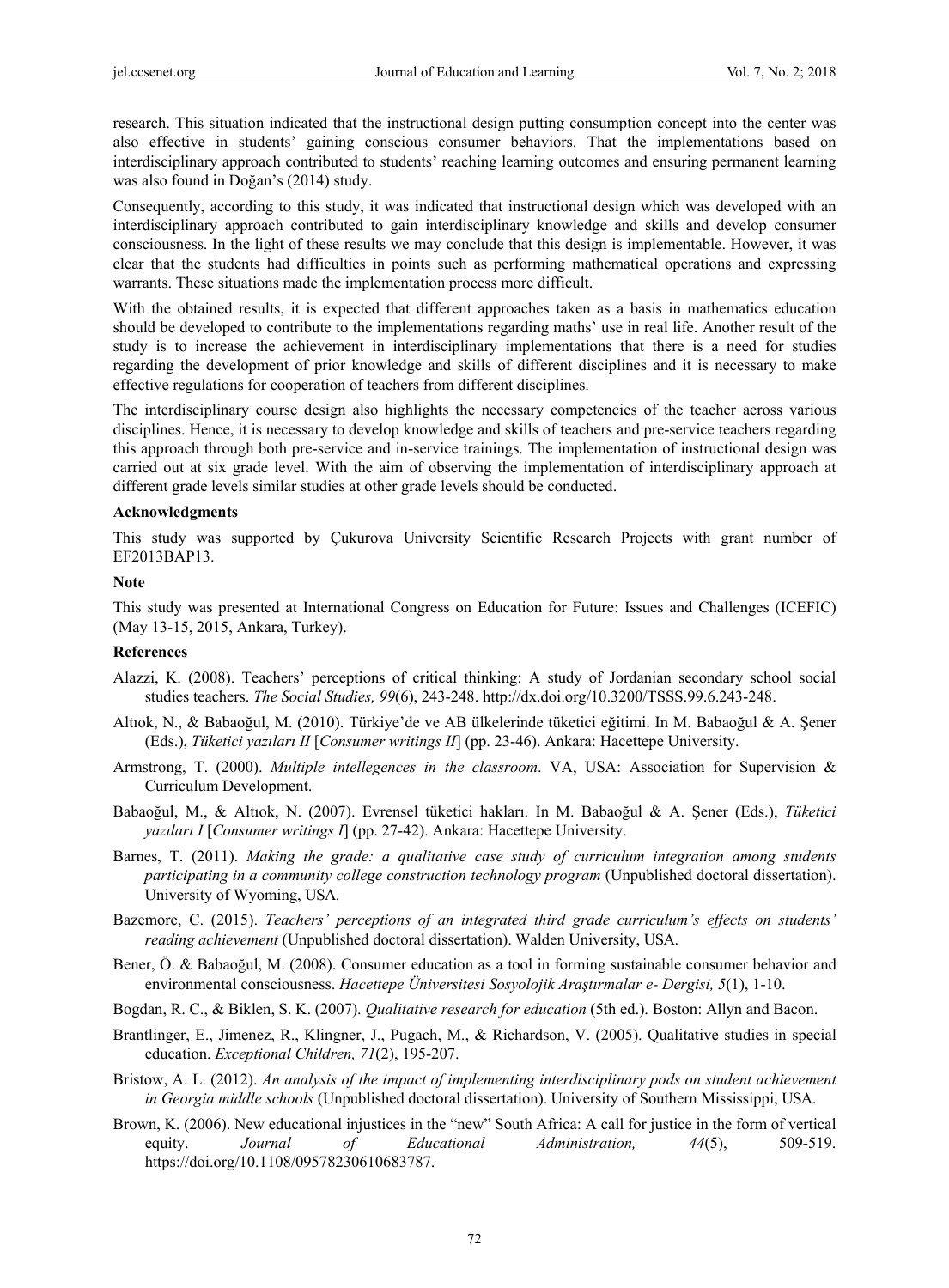- Brown, L. (2012). *Successful strategies for implementation of a high school standards-based integrated mathematics curriculum* (Unpublished doctoral dissertation). Walden University, USA.
- Büyükkantarcıoğlu, N. (2007). Reklam söyleminde yanıltıcı argümanlar ve tüketici farkındalığı. In M. Babaoğul & A. Şener (Eds.), *Tüketici yazıları I* [*Consumer writings I*] (pp. 97-14). Ankara: Hacettepe University.
- Campbell, C., & Henning, M. B. (2010). Planning, teaching and assessing elementary education interdisciplinary curriculum. *International Journal of Teaching and Learning in Higher Education, 22*(2), 179-186.
- Caplinger, R. T. (2013). *The impact of flexible interdisciplinary block scheduling on reading achievement* (Unpublished doctoral dissertation). University of Oregon, USA.
- Çınar, R., & Çubukçu, İ. (2009). Formation of consumption society and consumer behavior -a comparative application. *Atatürk University Journal of Graduate School of Social Sciences, 13*(1), 277-300.
- Creswell, J. W. (2008). *Educational research: planning, conducting and evaluating quantative and qualitative research* (3rd edition). Upper Saddle River, NJ: Pearson Education, Inc.
- Dean, D. (2014). *Comparing standardized test scores among arts-integrated and non-arts integrated schools in central Mississippi* (Unpublished doctoral dissertation). University of Phoenix, USA.
- Doğan, C. (2014). *Assessing the ımpact of the lesson process interdisciplinary teaching success of geography*  (Unpublished master's thesis). Gazi University, Turkey.
- Doğanay, A. (2009). Üst düzey düşünme becerilerinin öğretimi. In A. Doğanay (Ed.), *Öğretim ilke ve yöntemleri* [*Teaching principles and methods*] (pp. 304-352). Ankara: Pegema Yayıncılık.
- Drake, S. M. (2007). *Creating standards-based integrated curriculum: Aligning curriculum, content, assessment, and instruction*. Thousand Oaks, CA: Corwin Press Corwin Press.
- Erickson, H. L. (1995). *Stirring the head, heart, and soul: Redefining curriculum and instruction*. California: Corwin Press.
- Faulkner, S. F. (2012). *Science literacy: Exploring middle-level science curriculum structure and student achievement* (Unpublished doctoral dissertation). University of Hartford, USA.
- Garkovich, L. (1982). A proposal for building interdisciplinary bridges. *Teaching Sociology, 9*(2), 151-168.
- Giglio, L. E. (2012). *Imagication = imagination + education: what fifth graders think about arts integration in public elementary schools* (Unpublished doctoral dissertation). University of San Francisco, USA.
- Guba, E. G. (1981). Criteria for assessing the trustworthiness of naturalistic inquiries. *ERIC/ECTJ Annual Review Paper*, *29*(2), 75-91.
- Guthrie, J. T., Wigfield, A., & VonSecker, C. (2000). Effects of integrated instruction on motivation and strategy use in reading. *Journal of Educational Psychology, 92*(2), 331-341. http://dx.doi.org/10.1037//9022-0663.92.2,331.
- Güzeloğlu, C. (2010). Ambalaj tasarımında görsel bir unsur olarak rengin, tüketici algısı üzerindeki rolü. In M. Babaoğul & A. Şener (Eds.), *Tüketici yazıları II* [*Consumer writings II*] (pp. 271-292). Ankara: Hacettepe University.
- Hayta, A. B. (2009). The role of consumer education in achieving sustainable consumption behavior. *Ahi Evran University Journal of Kırşehir Education Faculty, 10*(3), 143-151.
- Hekimci, F. (2010). Ekonominin yükselen değerleri, "etik tüketicilik" ve "etik ticaret". In M. Babaoğul & A. Şener (Eds.), *Tüketici yazıları II* [*Consumer writings II*] (pp. 47-65). Ankara: Hacettepe University.
- Herrera, K. L. (2013). *Evaluating the effect of an online job-embedded professional development program on elementary teachers' use of arts integrated approaches to learning in a South Texas school district* (Unpublished doctoral dissertation). Texas A&M University, USA.
- Jacobs, H. H. (1989). *Interdisciplinary curriculum: Design and implementation*. Association for Supervision and Curriculum Development.
- Johnson, B., & Christensen, L. (2004). *Educational research: quantitative, qualitative and mixed approaches*  (2nd ed.). Boston: Pearson Education Inc.
- Jones, C. (2010). Interdisciplinary approach-advantages, disadvantages, and the future benefits of interdisciplinary studies. *ESSAI, 7*(1), 76-81.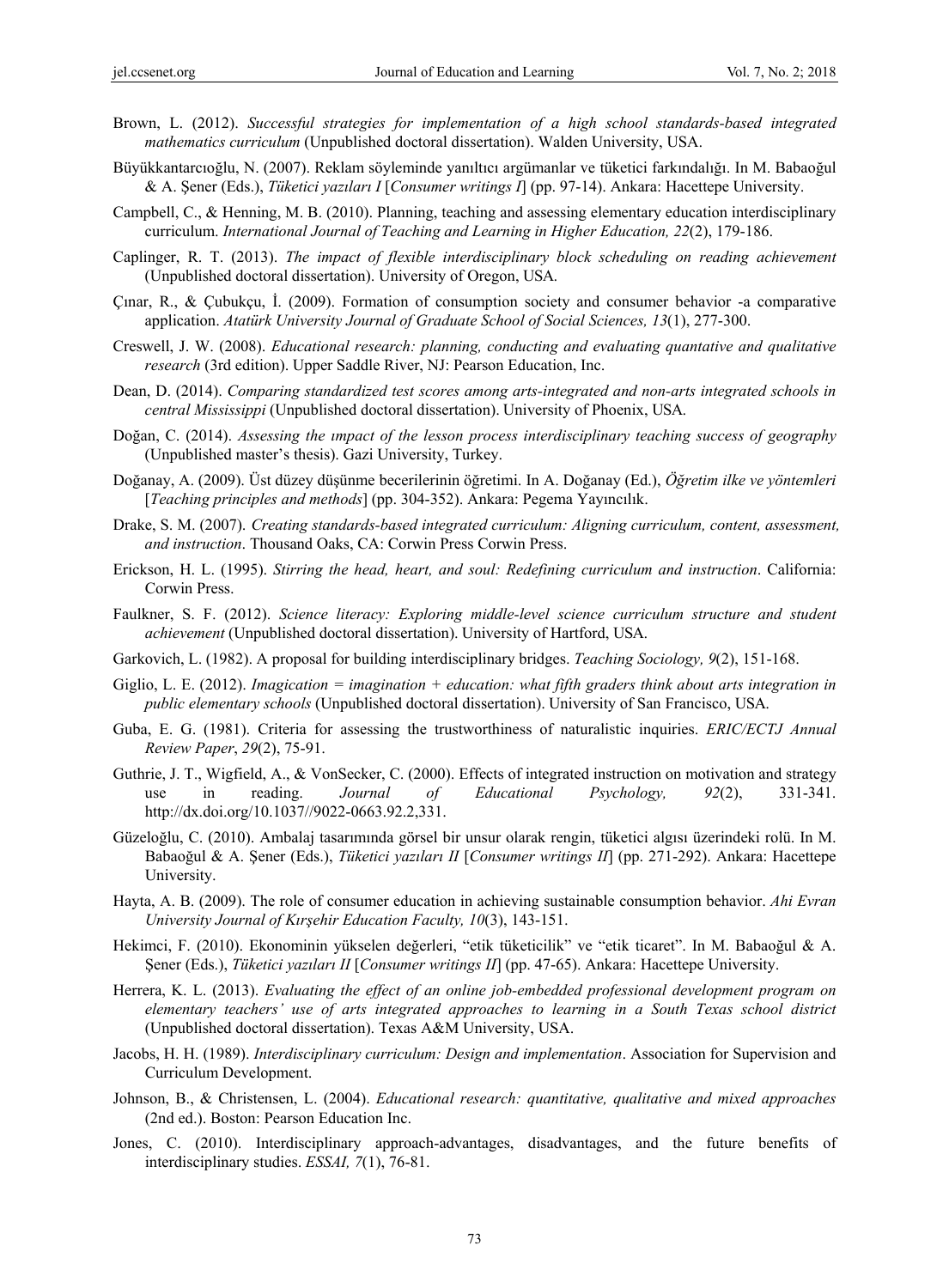- Joseph, A. (2013). *The effects of creative dramatics on vocabulary achievement of fourth grade students in a language arts classroom: An empirical study* (Unpublished doctoral dissertation). Seattle Pacific University, USA.
- Kander, R. G. (2003). A successful experiment in curriculum integration: Integrated science and technology at James Madison University. *Proceedings of the 33rd ASEE/IEEE Frontiers in Education Conference*. Colorado, Champaign: Stipes Publishing.
- Karakuş, M., & Yeşilpınar, M. (2013). An example of practice based on interdisciplinary approach: Conscious consumer instruction. In J. C. Morgado, M. P. Alves, I. Viana, C. Ferreira, F. Seabra, N. V. Hattum-Janssen & J. A. Pacheco (Eds.), *Proceedings of the European Conference on Curriculum Studies. Future Directions: Uncertainty and Possibility* (pp. 854-861). Braga, Portuguese.
- Kelly, M. (2011). *A participatory action research study of arts integration in transitional studies-English at the art institute of California—San Francisco* (Unpublished doctoral dissertation). Argosy University, USA.
- Loepp, F. L. (1999). *Models of curriculum integration.* Retrieved from http://scholar.lib.vt.edu/ejournals/JOTS/Summer-Fall-1999/Loepp.html.
- Lomofsky, L., & Lazarus, S. (2001). South Africa: First steps in the development of an inclusive education system. *Cambridge Journal of Education, 31*(3), 303-317. http://dx.doi.org/10.1080/03057640120086585.
- Lonning, R. A., DeFranco, T. C., & Weinland, T. P. (1998). Development of theme based, interdisciplinary, integrated curriculum: A theoretical model. *School Science and Mathematics, 98*(6), 312-319. http://dx.doi.org/10.1111/j.1949-8594.1998.tb17426.x.
- Lynch, K. (2013). *Music as a useful strategy for teaching academics in elementary school education*  (Unpublished doctoral dissertation). Cambridge College, USA.
- MacMath, S. L. (2011). *Teaching and learning in an integrated curriculum setting: a case study of classroom practices* (Unpublished doctoral dissertation). University of Toronto, Canada.
- Mallanda, C. L. (2011). *The effects of changing from a traditional mathematics curriculum to an integrated mathematics curriculum on student mathematics learning in Georgia* (Unpublished doctoral dissertation). University of Southern Mississippi, USA.
- Mansilla, V. B., & Duraisingh, E. D. (2007). Targeted assessment of students' interdisciplinary work: An empirically grounded framework proposed. *The Journal of Higher Education, 78*(2), 215-237.
- Martin, A. R. (2011). *Curriculum integration, learner-centered, and curriculum-centered approaches in a high school mathematics course* (Unpublished doctoral dissertation). University of Houston-Clear Lake, USA.
- Martinello, M. L. (2000). *Interdisciplinary inquiry in teaching and learning*. Upper Saddle River: Gillian E. Cook.
- Merriam, S. B. (1998). *Qualitative research and case study applications in Education. Revised and expanded from case study research in education.* San Francisco: Jossey-Bass Publishers.
- Miller, M. (2011). *Integration of an arts-based curriculum in a K-5 charter school* (Unpublished doctoral dissertation). Walden University, USA.
- Nickson, G. D. (2014). *Impact of middle school student participation in the whole schools' initiative arts program* (Unpublished doctoral dissertation). Mississippi State University, USA.
- Öktem, M. & Seçkiner, E. (2010). Bilgi toplumu ve kamu yönetimi bağlamında bireyin yeri: Vatandaş mı tüketici mi? In M. Babaoğul & A. Şener (Eds.), *Tüketici yazıları II* [*Consumer writings II*] (pp. 23-45). Ankara: Hacettepe University.
- Özkök, A. (2005). Effects of interdisciplinary creative problem solving teaching program on creative problem solving skills. *Hacettepe University Journal of Education, 28*, 159-167.
- Patton, M. Q. (2002). *Qualitative evaluation and research methods* (3rd ed.). London: Sage Publications.
- Paul, R. W. (1991). Teaching critical thinking in the strong sense. In A. Costa (Ed.), *Developing minds* (pp. 77-84). Alexandria: Virginia. ASCD.
- Pektaş, Ö. (2007). Tüketicinin korunması açısından reklam kurulu çalışmaları. In M. Babaoğul & A. Şener (eds). *Tüketici yazıları I* [*Consumer writings I*] (pp. 89-96). Ankara: Hacettepe University.